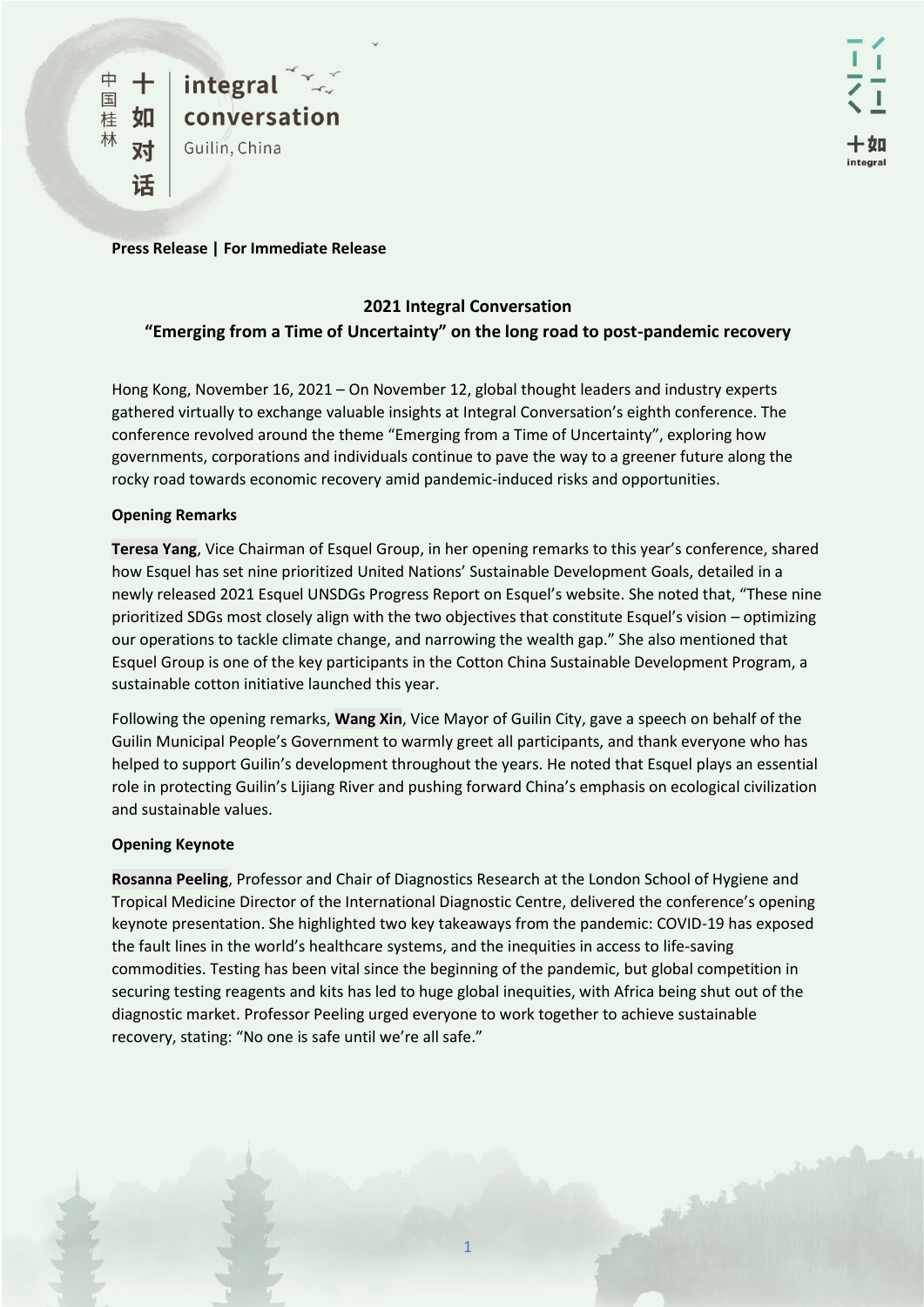### **In-depth dialogs**

This year's panel discussions explored the impact of the pandemic on ecotourism and culture, the road to net zero, and the role of corporations:

- The conference's first panel covered **"Ecotourism and Culture – preserving nature and communities while redefining travel"**. Moderated by **Patrick Yeung**, Professor of Practice (Tourism Marketing) of the School of Hotel and Tourism Management at the Hong Kong Polytechnic University, the panel speakers discussed the current state of travel, and how it has affected global tourism and cultures. **Kaye Chon**, Dean, Chair Professor and Walter and Wendy Kwok Family Foundation and Professor in International Hospitality Management, School of Hotel and Tourism Management, The Hong Kong Polytechnic University, pointed out that in the last 20 years, the tourism industry has believed in a 'the more the better' mentality. However, he believes that sustainable tourism can mean helping small B&Bs that are training rescued girls from human trafficking to reintegrate them into society, for example. **Christopher Law**, Founding Director of Oval Partnership, shared about several sustainability projects that approach eco-tourism from different angles. "Deep green" hotels, for example, are built to save energy and water, as well as foster a green lifestyle through food and activities with an educational aspect. **Ho Ren Yung**, Senior Vice President at Brand HQ of Banyan Tree Group, said that their hotel chain has a history of regenerating sites and lands where they build. While most people associate the term 'eco' with the concept of nature conservation only, she believes that the term should be seen as a balance between the conservation of nature and culture.
- The conference's second panel, **"Net Zero – identifying road bumps and accelerators along the path to net zero"**, was moderated by **Norman Tien**, Taikoo Professor of Engineering and Chair Professor of Microsystems Technology, The University of Hong Kong. The speakers discussed their thoughts on the latest COP26, as well as the challenges and opportunities faced by the world at large. **Christine Loh**, Chief Development Strategist at the Institute for the Environment, The Hong Kong University of Science and Technology, said she believes that governments need to be brave about making net zero plans. This requires each country to pass policies adapted to each different political system, while looking to innovative pieces of legislation such as the UK's Climate Law as inspirations. **Jean-Pascal Tricoire**, Chairman and CEO of Schneider Electric, said that to reach net zero in time, we need to do three times more what we are doing today, three times faster. He holds cautious optimism from a globalization perspective, as he believes the climate agenda acts as a point of convergence. **Zhang Jianyu**, Executive Director of BRI Green Development Institute, said that the timing of the eighth Integral Conversation is great as it coincides with the US and China agreeing to work towards climate change. He added that it was a big relief that these two major players are willing to make resource commitments to reach carbon neutrality.
- **"Role of Corporations – cultivating forward-looking corporate practices while navigating new global unknowns"** was the conference's third panel topic, moderated by **Janet Pau**,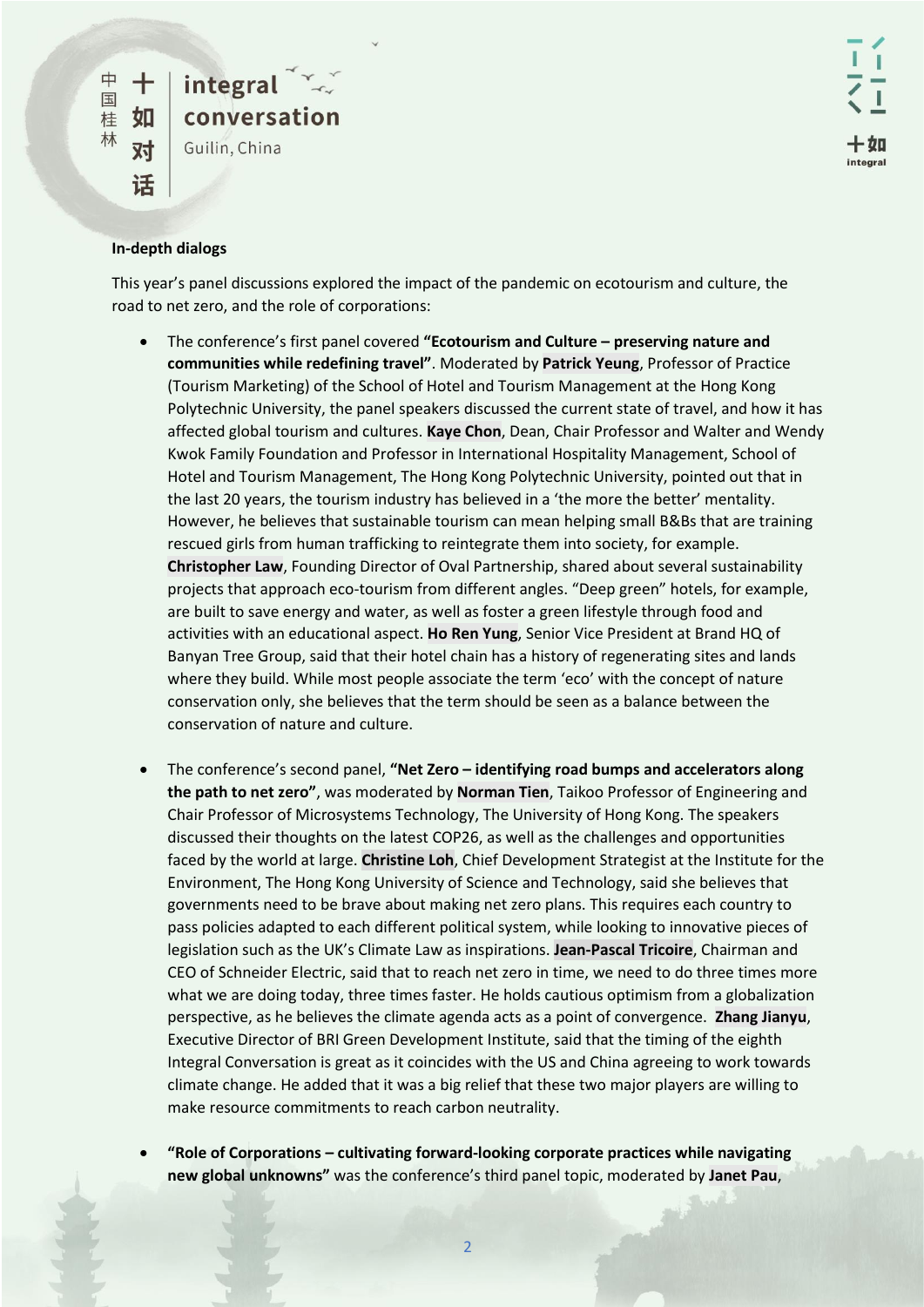integral

Guilin, China

conversation

Executive Director of Asia Business Council. The panel speakers unveiled their personal commitments to sustainability as well as their views on what has changed in regard to the expectations on corporations today. **Diana Cesar**, Group General Manager of HSBC, and Executive Director and Chief Executive of Hang Seng Bank, revealed that stakeholders and customers are setting increasingly higher standards and expectations for sustainability-linked products and services. **Lim Boon Heng**, Chairman of Temasek Holdings, added that with workfrom-home models growing more widespread due to COVID-19, regions must adapt their strategies in boosting their competitiveness as a business hub. **Wang Tianyi**, Chairman, China Everbright Environment (Group) Limited and Part-time Professor and Co-Director of Public-Private Partnership Research Center, Tsinghua University, said that to protect existing ecologies, expanding renewable energy sources is vital. He added that since the industrial revolution was driven by enterprises, enterprises have an inescapable responsibility to achieve carbon neutrality.

#### **Esquel's Net Zero Pledge**

This year's conference also involved a virtual tour of Integral in lieu of a physical visit. The tour updated viewers on the latest developments in Esquel's Sustainable Development Garden in Guilin, China, including concrete steps taken by Esquel to cut emissions from design and construction to production technologies and workplace culture.

Following the virtual tour, **Edgar Tung**, newly appointed CEO of Esquel Group, revealed Esquel's pledge to Net Zero in a special announcement. Esquel Group's goal is to halve GHG emissions by 2035, and achieve net zero by 2050. Mr. Tung said that as a global total solutions provider in textiles and apparel, tackling climate change has always been at the forefront of Esquel's vision of Making a Difference. On top of Esquel's progress so far in reducing its emissions, the Group will continue to leverage purposeful partnerships with stakeholders including the government and academia in order to lead industry-wide impacts and promote green lifestyles. Mr. Tung said, "At Esquel, alongside governments and other multinational companies, we know that we have a role to play, or more precisely, a responsibility to shoulder when it comes to greenhouse gas emissions." He added, "We will approach this ambitious goal one step at a time, and we'll be excited to share more progress with you as we move forward in this important journey."

## **Closing Keynote**

The closing keynote speech for this year's conference was delivered by **Candace Johnson**, Founder/Co-Founder of SES ASTRA and SES Global, Loral Cyberstar-Teleport Europe, Europe Online, and OWNSAT Vice Chair of NorthStar Earth and Space Chair of the Advisory Board, Seraphim Space Capital. On the topic, "From universal access to accessing the universe with satellites: Obtaining sustainability within planetary boundaries", she noted that rapid digital transformation is introducing exciting possibilities in space and bringing us closer to universal access to data, inviting the next generation of entrepreneurs to step up. The rise of global temperature and disappearing ice caps have been tracked over decades through satellites, allowing us to recognize the urgency of climate change.

**WANKS**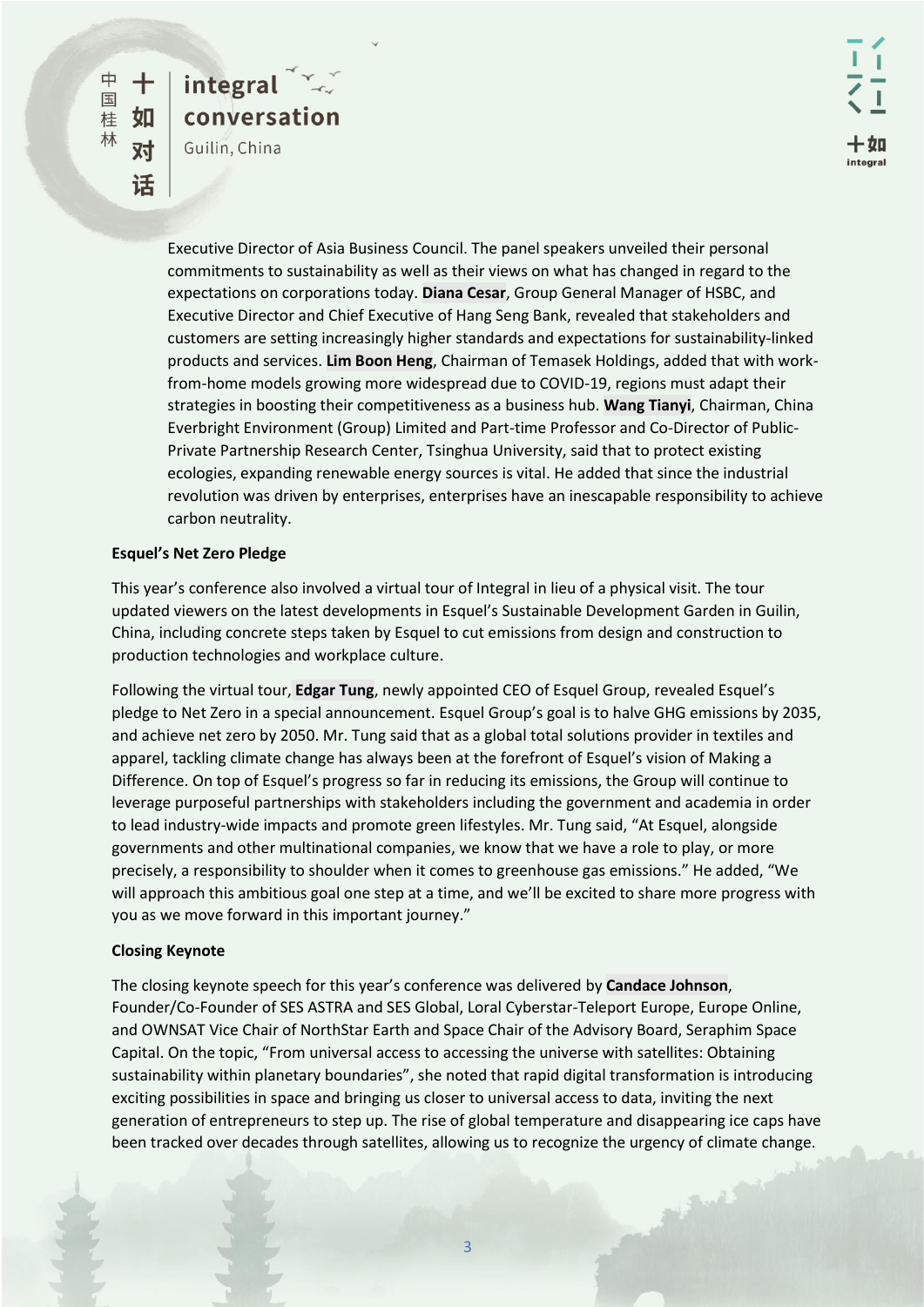

"There can be no doubt that the challenge today is to save our world, our planet, our home," Ms. Johnson said.

#### **Closing Remarks**

**Dee Poon**, Managing Director of Brands and Distribution at Esquel Group, gave her closing remarks to wrap up the event. She said that this year's conference reiterates that ambitious goals regarding climate change cannot be reached alone. This is now a time for everyone to think about how to act together for meaningful change amid external pressures. Ms. Poon said, "This is the time to dig deep and set foundational roots for unshakeable growth in the year to come. We need to be intentional in the seeds we sow in order to attain sustainable development."

- End -

#### **About Integral Conversation**

An annual Esquel flagship event since 2014, Integral Conversation provides thought leaders and experts from diverse fields an independent platform to exchange insights and perspectives on sustainable development models.

Discussion topics have spanned culture, education, innovation, urban planning, architecture, healthcare, and digital transformation, and how they are connected to the concept of sustainability.

Integral Conversation encourages a deep dive into the challenge of having both the environment and the economy thrive together, with Integral acting as a solid demonstration of how one sustainable development model might look like.

For more details, please visit [2021 Integral Conversation.](https://www.integral-conversation.com/)

Media contact:

Queenie Wang [wangque@esquel.com](mailto:wangque@esquel.com) (852) 2960 6675

Chris Chu [ChuCh@esquel.com](mailto:ChuCh@esquel.com) (852) 2960 6223

4

**CONTRACTOR**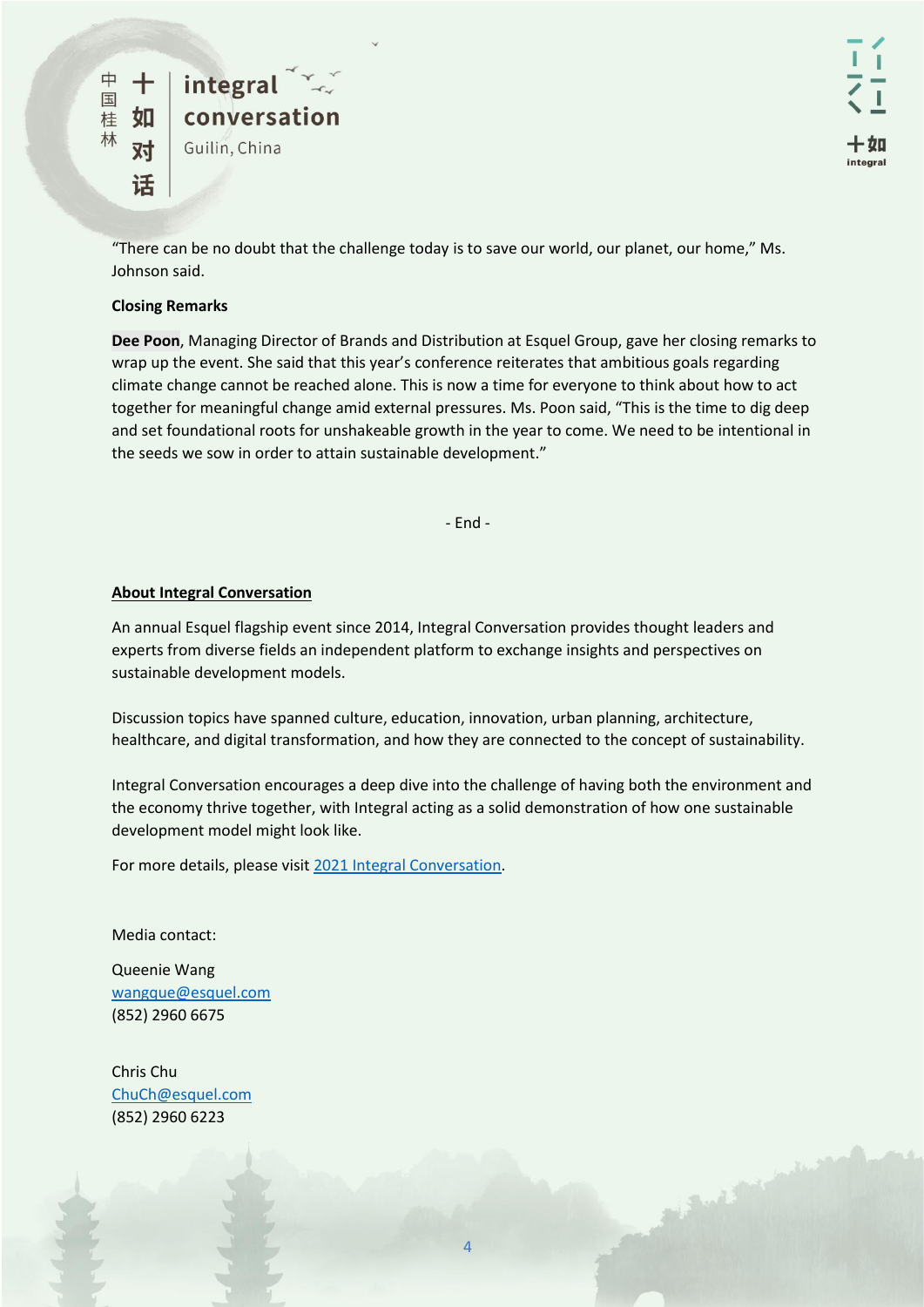



Nestled in the scenic lands of Guilin, Integral is Esquel's Sustainable Development Garden project pursues sustainable development by setting a standard for the future of the textile and apparel industry through a combination of modern manufacturing, quality employment and innovation.



2.

3.

1.

Opening: Teresa Yang, Vice Chairman of Esquel Group, commenced the 2021 Integral Conversation with warm opening remarks.



Guilin Official: Wang Xin, Vice Mayor of Guilin City, warmly greeted participants as a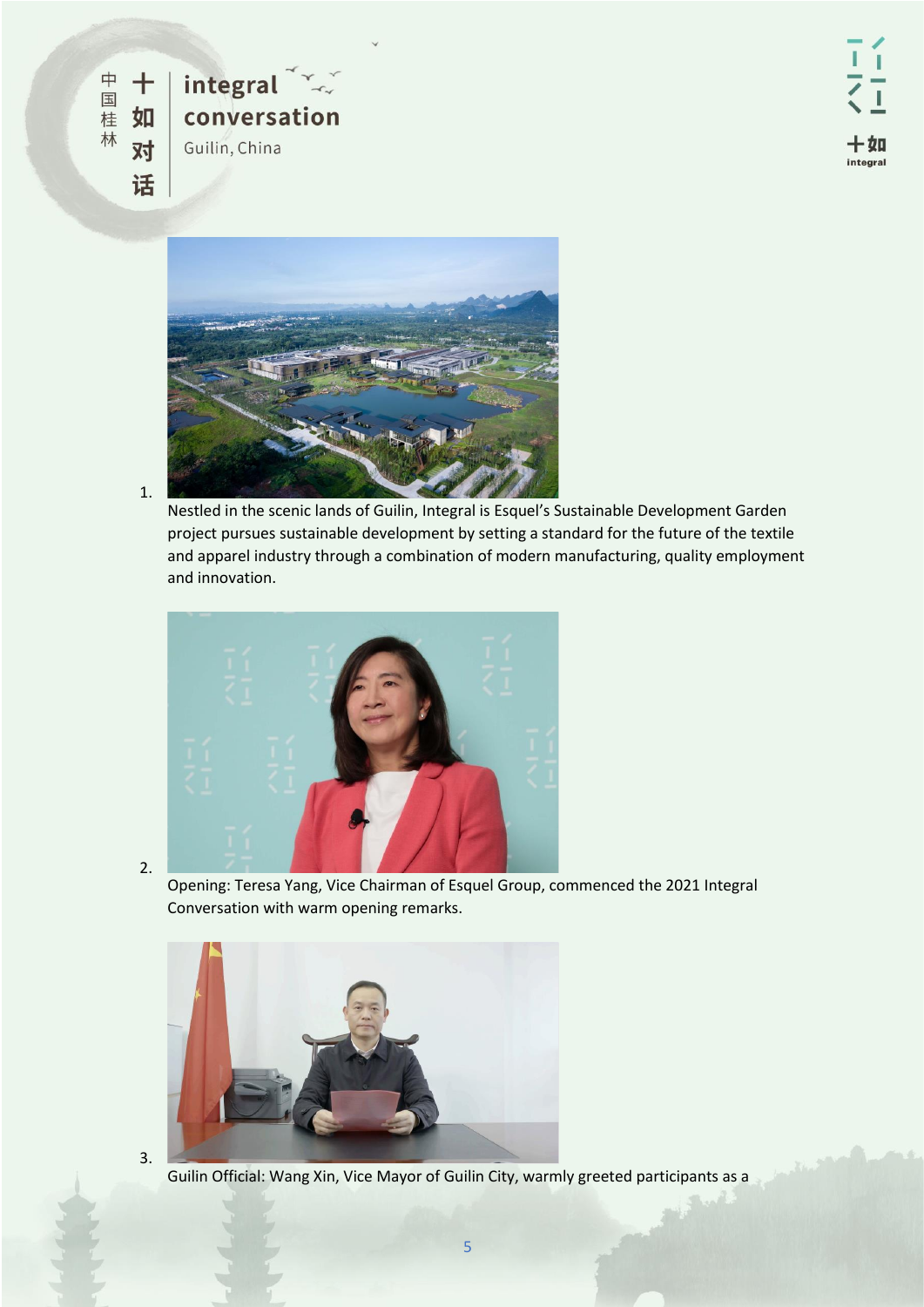

representative of the Guilin Municipal People's Government and highlighted Esquel's role in emphasizing ecological civilization and sustainability in China.



4.

Opening keynote: Rosanna Peeling, Professor and Chair of Diagnostics Research at the London School of Hygiene and Tropical Medicine Director of the International Diagnostic Centre, highlighted key takeaways two years into the COVID-19 pandemic.



5.

Panel 1: Patrick Yeung, Professor of Practice (Tourism Marketing) of the School of Hotel and Tourism Management at the Hong Kong Polytechnic University (top left) moderated the first panel "Ecotourism and Culture – preserving nature and communities while redefining travel Redefining corporate purpose in the new normal", with panelists Kaye Chon, Dean, Chair Professor and Walter and Wendy Kwok Family Foundation and Professor in International Hospitality Management, School of Hotel and Tourism Management, The Hong Kong Polytechnic University (top right); Christopher Law, Founding Director of Oval Partnership (bottom left); and Ho Ren Yung, Senior Vice President at Brand HQ of Banyan Tree Group (bottom right).

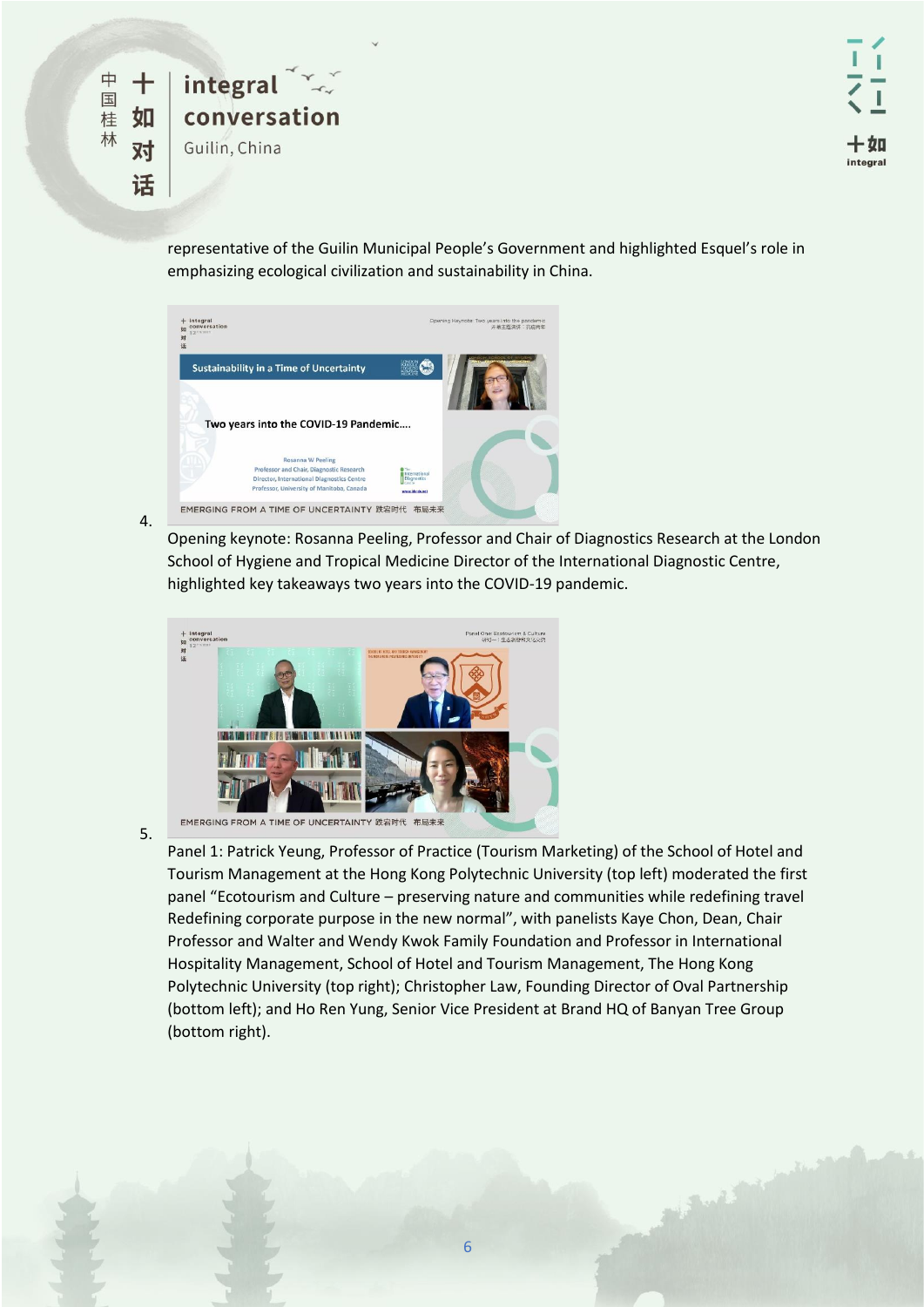



6.

Panel 2: Professor Norman Tien, Taikoo Professor of Engineering and Chair Professor of Microsystems Technology, The University of Hong Kong (top left) moderated the conference's second panel, "Net Zero – identifying road bumps and accelerators along the path to net zero", with panelists Christine Loh, Chief Development Strategist at the Institute for the Environment, The Hong Kong University of Science and Technology (bottom right); Jean-Pascal Tricoire, Chairman and CEO of Schneider Electric (top right); and Dr. Zhang Jianyu, Executive Director of BRI Green Development Institute (bottom left).



7.

Panel 3: Janet Pau, Executive Director of Asia Business Council (top left) moderated the third panel, "Role of Corporations – cultivating forward-looking corporate practices while navigating new global unknowns", with panelists Diana Cesar, Group General Manager of HSBC, Executive Director and Chief Executive of Hang Seng Bank (top right); Lim Boon Heng, Chairman of Temasek Holdings (bottom left); and Wang Tianyi, Chairman, China Everbright Environment (Group) Limited and Part-time Professor and Co-Director of Public-Private Partnership Research Center, Tsinghua University (bottom right).

7

**CONTRACTOR**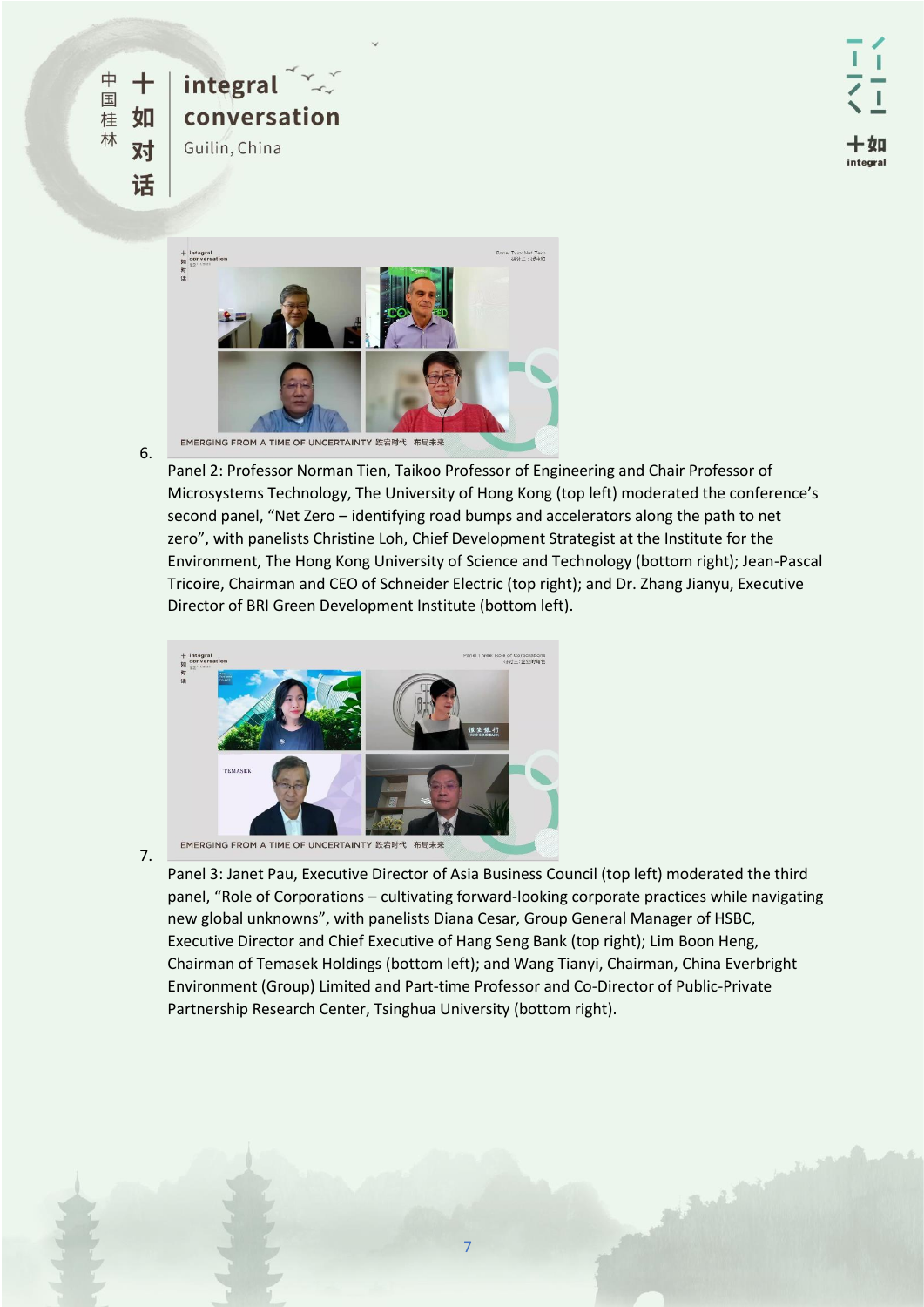

8.

9.



Closing keynote: Candace Johnson, Founder/Co-Founder of SES ASTRA and SES Global, Loral Cyberstar-Teleport Europe, Europe Online, and OWNSAT Vice Chair of NorthStar Earth and Space Chair of the Advisory Board, Seraphim Space Capital, gave a closing keynote presentation on the topic: "From universal access to accessing the universe with satellites: Obtaining sustainability within planetary boundaries".



Special announcement: Edgar Tung, CEO of Esquel Group, revealed Esquel's pledge to Net Zero.



**COMPANY**